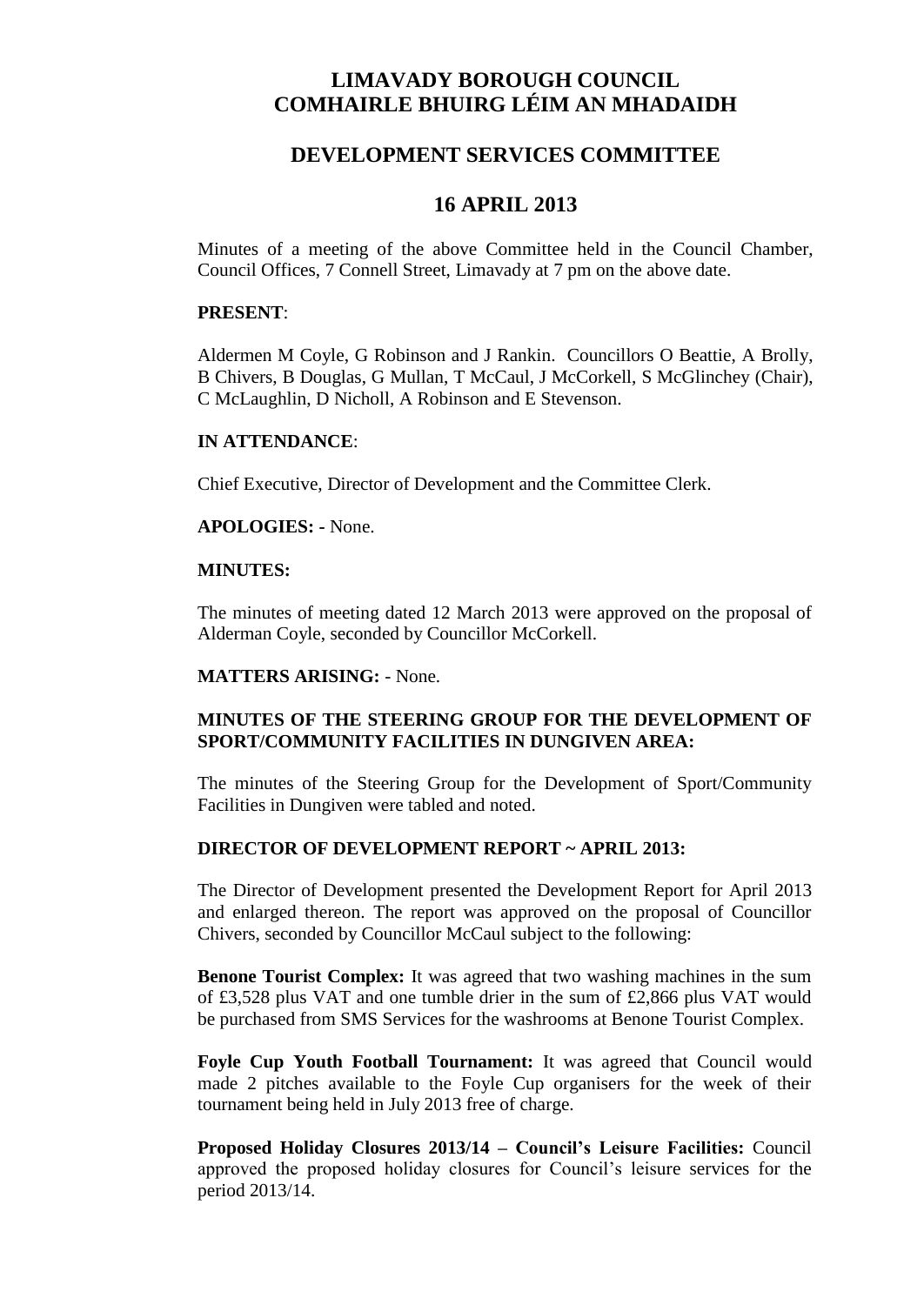**Special Olympics Ulster:** The Director of Development explained that Council had received correspondence from Special Olympics Ulster to ask if Council would consider celebrating the  $10<sup>th</sup>$  anniversary of the 2003 games by organising an event that would remind communities of this unique occasion when teams of athletics with intellectual disabilities had been welcome by the people of Ireland. It was agreed that the Director of Development would research ways in which Council would celebrate the 10 anniversary of the Special Olympic Games.

**Development of Multi Activity Trails in Forest Service Property:** The Director of Development reminded members that officers had held initial discussions with Forest Service to explore the potential to increase outdoor recreation and tourism in the Borough through the use of forests. She said that Forest Service had prepared a draft Memorandum of Understanding (MOU) that outlined the key objectives and strategic advantages of any partnership arrangement and clarified roles and responsibilities at an early stage. She added that in support of the MOU there was also a draft agreement for licence and a draft licence which would facilitate the working up of proposals on behalf of the Council allowing plans to be developed in an informed way.

It was agreed that the MOU, draft agreement for licence and draft licence with Forest Service to allow for a partnership to be established on the development of multi activity trails would be adopted.

**Funding Towards the 2013/14 Community Support Programme:** The Director of Development outlined that a letter of offer had been received from the DSD in respect of grant aid towards Limavady Borough Council's Community Support Programme. She said the offer combines 3 separate elements; Community Support general; Advice Grant the Neighbourhood Renewal Advice Worker salaries, totally £88,824.00. She added that the payments would be made subject to acceptance of MOU on the offer; an updated Community Support Plan being returned to the Department by June 2013 and receipt of an expenditure profile.

It was agreed that the MOU letter of offer would be accepted, signed and returned to DSD.

**Economic Development:** Council approved the second year of the two year workplan of funding for programmes. It was agreed that Council would be kept updated on progress of the programmes and projects during the year.

**Causeway Coast & Glens Tourism Area Partnership:** The Causeway Coast & Glens work programme update for 2012/13 and operational plan for 2013/14 was noted by members. Members were reminded that Council's financial contribution towards the partnership was £25,000 and that this was included for within the 2013/14 budget.

**Banagher Glen:** Members were advised of new orientation signage and way markers being installed at Banagher Dam. It was highlighted that it was important that Banagher Glen be promoted by agencies, such as Northern Ireland Water and the Environment Agency.

**St Patrick's Day Celebrations:** It was agreed that officers would look at enhancing the St Patrick's Day celebrations for next year and to the possibility of making the event all inclusive by involving all sections of the community.